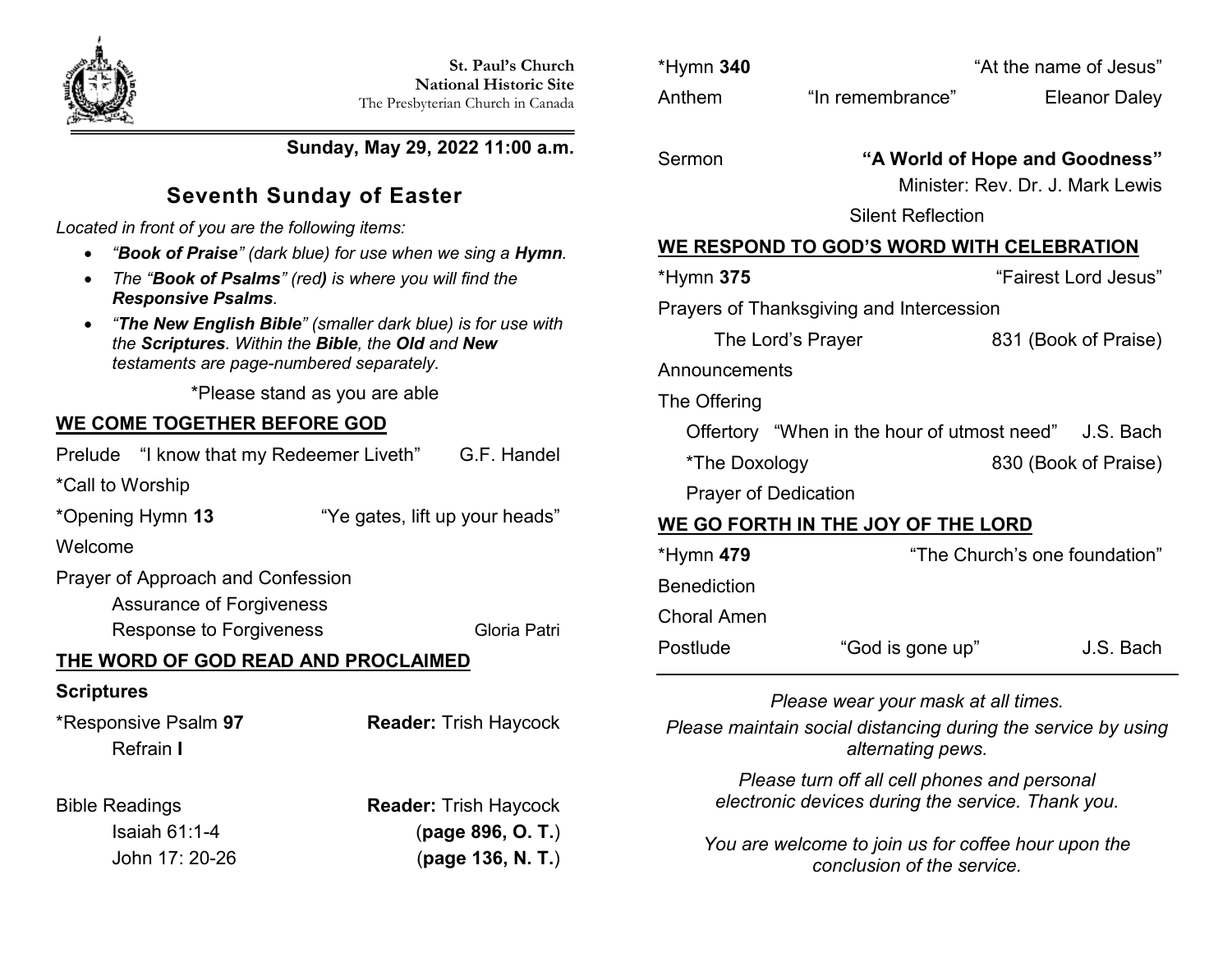#### **Land Acknowledgement**

St. Paul's is situated on the traditional territories of the Erie, Neutral, Huron-Wendat, Haudenosaunee, and Mississaugas. This land is covered by the Dish With One Spoon Wampum Belt Covenant, which was an agreement between the Haudenosaunee and Anishinabek to share and care for the resources around the Great Lakes. All peoples have been invited into this treaty in the spirit of peace, friendship and respect. We further acknowledge that this land is covered by the Between the Lakes Purchase, 1792, between the Crown and the Mississaugas of the Credit First Nation.

Land acknowledgments are essential as we move forward on a path to reconciliation and are guided by the Truth and Reconciliation Commission's 94 Calls to Action.

#### **St. Paul's is an Inclusive and Affirming Congregation**

The church is called to be a welcoming, nurturing, loving and supportive community—a true church family. As affirmed by the 2021 General Assembly, all people whatever their sexual orientation or gender identity are equally beloved by God. The Session of St. Paul's endorses these truths and will strive to create a church where all people are included and affirmed.



*An automated external defibrillator is available in the hallway outside the office.*



**St. Paul's Presbyterian Church - A National Historic Site**  70 James Street South, Hamilton, Ontario L8P 2Y8 [www.stpaulshamilton.ca](http://www.stpaulshamilton.ca/) 905 522 279[2 info@stpaulshamilton.ca](mailto:info@stpaulshamilton.ca)

**St. Paul's Vision Statement St. Paul's Presbyterian Church is a Christian community in downtown Hamilton, embodying Jesus' acceptance and love of all people and supporting the growth of God's people in faith and service.**

| <b>Minister (Interim):</b>                           | Rev. Dr. J. Mark Lewis |
|------------------------------------------------------|------------------------|
| <b>Clerk of Session:</b>                             | Jer Dubash             |
| <b>Director of Music:</b>                            | <b>Blair Havers</b>    |
| Custodian:                                           | <b>Ruparain Sydney</b> |
| <b>Office Administrator (Interim): Gordon Swenor</b> |                        |

#### **WELCOME TO ST. PAUL'S**

We are glad you have come to worship God with us today, and hope you will experience the presence of Christ among us.

| <b>USHERS:</b> | North Aisle: Archie McQueen |
|----------------|-----------------------------|
|                | South Aisle: Jean Donaldson |

**GREETER:** Trish Haycock